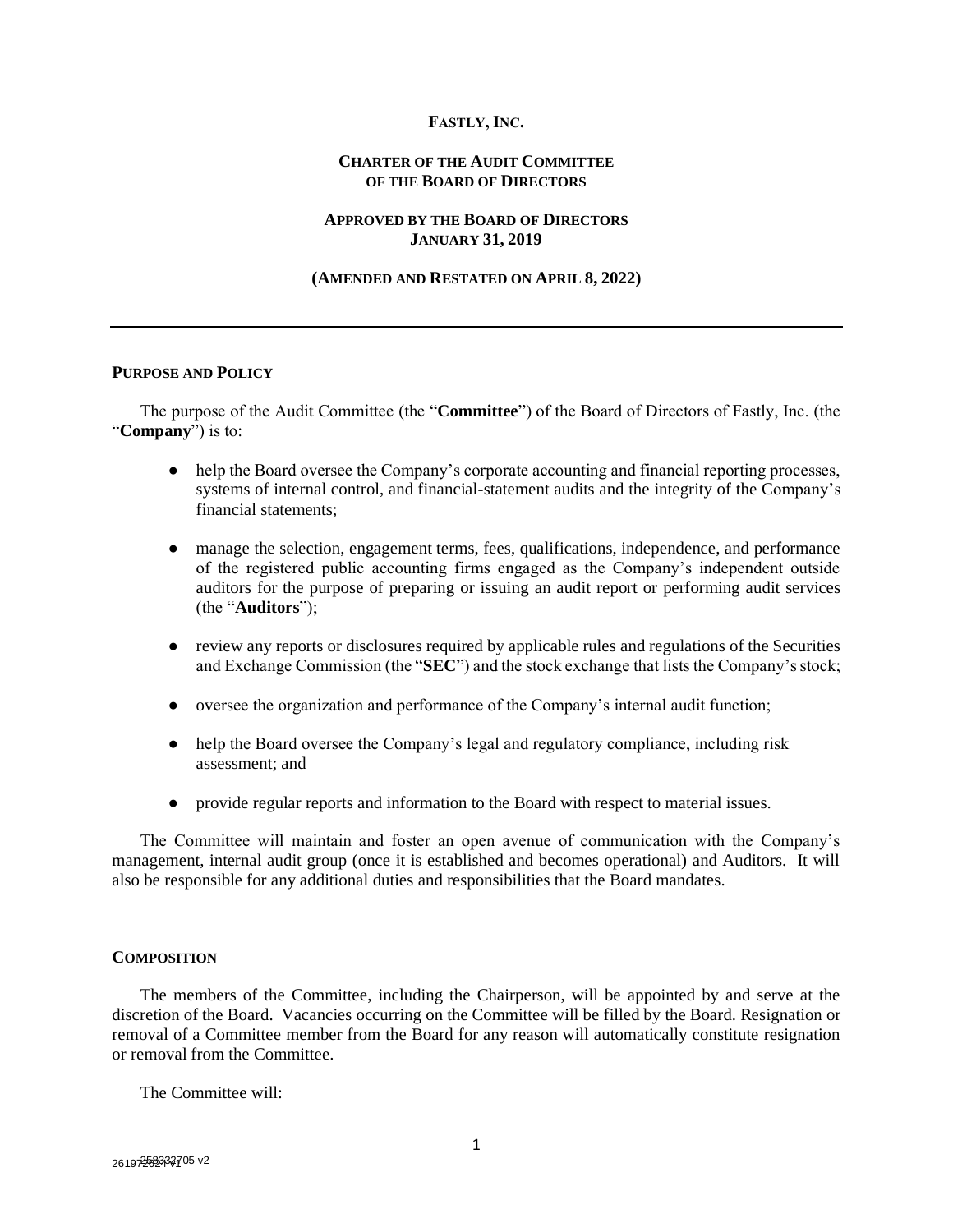- consist of at least three members of the Board:
- each member of the Committee will satisfy:
	- o the independence and financial-literacy requirements imposed by the SEC and the stock exchange that lists the Company's stock ;
	- o any other requirements imposed by applicable law; and
- at least one member of the Committee will satisfy the applicable financial-sophistication requirements and any other requirement for accounting or related financial management expertise as determined by the Board and required by the SEC and the stock exchange that lists the Company's stock.

#### **AUTHORITY**

The Committee will have access to all Company books, records, facilities and personnel as deemed necessary or appropriate by any member of the Committee. If the Committee concludes that it must retain legal, accounting, or other outside advisors, it may do so and determine compensation for those advisors at the Company's expense. The Committee will have authority to require that any of the Company's personnel or outside advisors attend any meeting of the Committee or meet with any member of the Committee or any of its advisors. The Committee may also pay any ordinary administrative expenses it deems appropriate in carrying out its duties at the expense of the Company.

The Chairperson shall have the delegated authority to act on behalf of the Committee in connection with matters including, but not limited to, approval of the retention of outside service providers and advisors and payment of ordinary administrative and other expenses when it would be logistically difficult, if not impossible, to convene the full Committee. Any such action taken by or decision made by the Chairperson will be presented to the full Committee at its next scheduled meeting.

The Committee may form and delegate authority to one or more subcommittees to the extent allowed under applicable law. By delegating an issue to a subcommittee, the Committee does not surrender any authority over that issue. Although the Committee may act on any issue that has been delegated to a subcommittee, doing so will not limit or restrict future action by the subcommittee on any matters delegated to it. Any action or decision of a subcommittee, including the preapproval of audit or nonaudit services, will be presented to the full Committee at its next scheduled meeting. By approving this Charter, the Board delegates authority to the Committee with respect to these responsibilities.

#### **RESPONSIBILITIES**

The Committee will oversee the Company's financial reporting process on behalf of the Board and will have direct responsibility for the appointment, compensation, retention and oversight of the work of the Auditors engaged for the purpose of performing other review or attest services for the Company. The Auditors will report directly to the Committee and be accountable to it. The Committee's responsibilities are a guide and should remain flexible to account for changing circumstances and needs. The Committee may supplement its duties, as appropriate, and establish policies and procedures consistent with applicable rules and regulations. The Committee shall have the following responsibilities, some of which it may assume prior to such date in its discretion:

#### *Auditor Management:*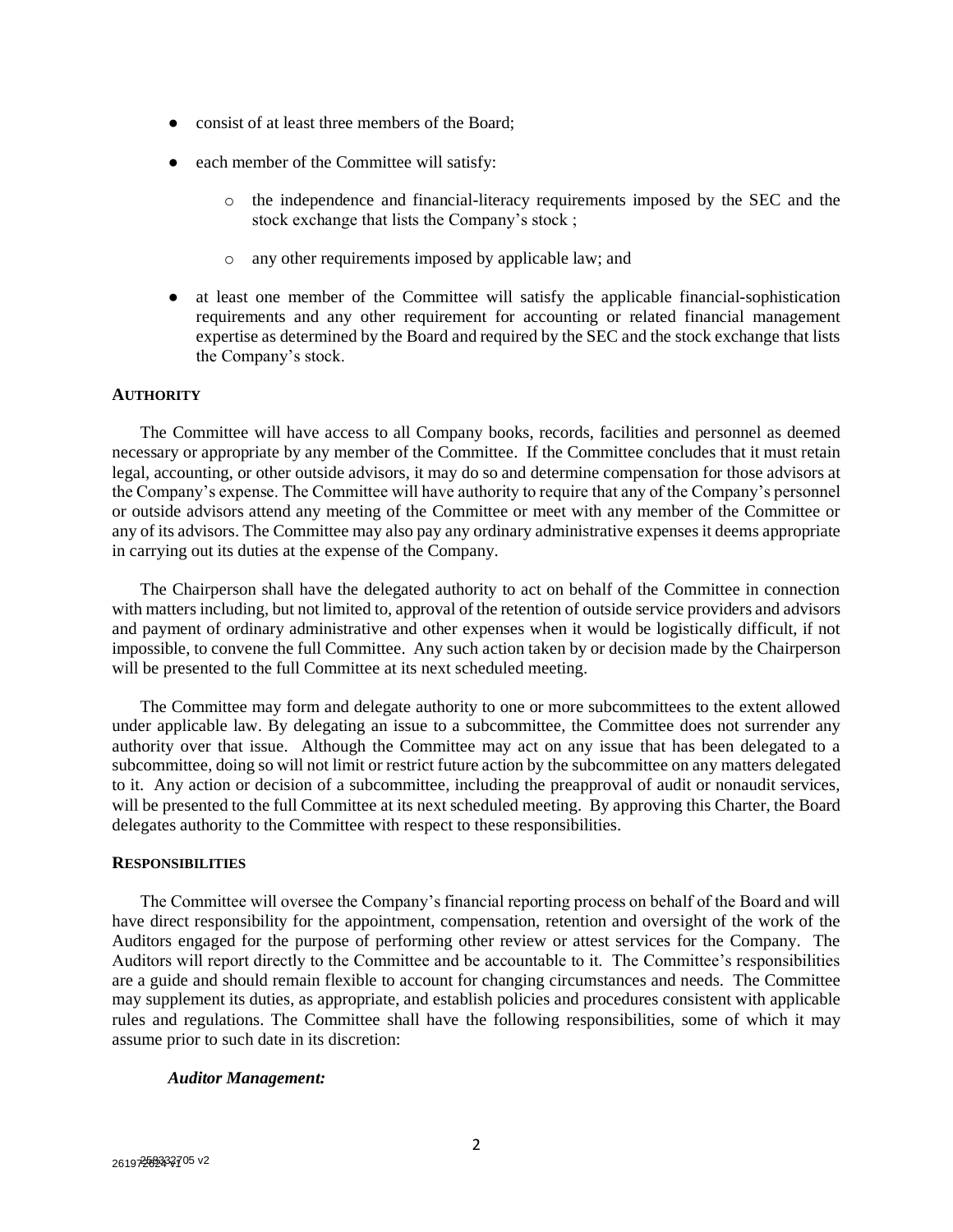**1. Hiring and Selecting Auditors.** The Committee will evaluate, determine whether to retain and determine the fees of any Auditors. In addition, the Committee may replace any existing Auditors with a different public accounting firm.

**2. Approving Audit and Non-Audit Engagements.** The Committee will review audit plans, the adequacy of staffing, the fees to be paid to Auditors, and oversee the negotiation and execution of any engagement letters on behalf of the Company. The Committee will oversee the rotation of the Auditors' partners on the Company's audit engagement team as required by applicable rules and regulations. The Committee will approve all audit and non-audit related services that the Auditors provide to the Company before the engagement begins, unless applicable rules and regulations allow otherwise. The Committee may establish pre-approval policies and procedures or delegate pre-approval authority to one or more Committee members as permitted by applicable rules and regulations.

**3. Auditor Independence.** At least annually, the Committee will assess the qualifications, performance, and independence of the Auditors, or in the case of prospective Auditors, before they are engaged. That assessment will include reviewing written disclosures from any Auditors regarding any relationships they have that may affect independence, as defined by applicable rules and regulations. The Committee will review a written statement from any Auditors affirming their independence, and assess, consider, and discuss with them any potential relationships concerning their objectivity and independence.

**4. Former Employees of Auditors.** The Committee will oversee the policies and procedures as required by applicable rules and regulations governing how the Company may employ individuals who are or once were employed by the Auditors.

# *Financial Review and Disclosure:*

**5. Annual Audit Results.** The Committee will review with management and the Auditors the results of the annual audit, including:

- the Auditors' assessment of the quality of the Company's accounting principles and practices;
- the Auditors' views about qualitative aspects of the Company's significant accounting practices, the reasonableness of significant judgments, and estimates (including material changes in estimates and analyses of the effects of alternative generally accepted accounting principles ("**GAAP**") methods on the financial statements);
- all known and likely misstatements identified during the audit (other than those the Auditors believe to be trivial);
- the adequacy of the disclosures in the financial statements; and
- any other matters that the Auditors must communicate to the Committee under applicable accounting or auditing standards.

**6. Audited Financial Statement Review; Quarterly and Annual Reports.** The Committee will review the annual audited financial statements, the quarterly financial statements and the Company's "Management's Discussion and Analysis of Financial Condition and Results of Operations" and "Risk Factors," as appropriate, with management and the Auditors. The Committee will be responsible for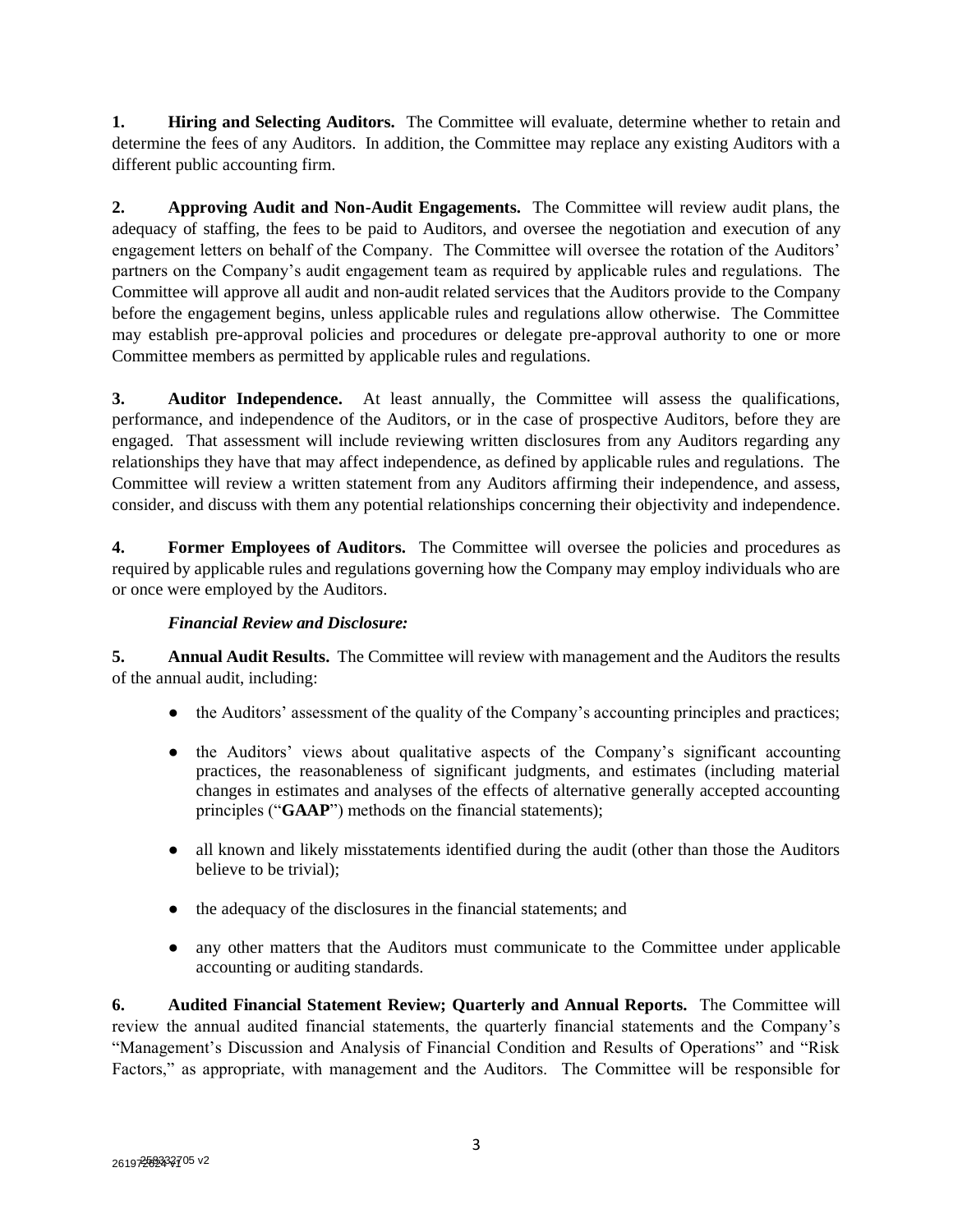recommending to the Board whether the proposed annual audited financial statements should be included in the Company's Annual Report on Form 10-K.

**7. Earnings Announcements.** The Committee will review and discuss with management and the Auditors any earnings press releases and other financial information and guidance regarding the Company's results of operations provided publicly or to ratings agencies. The Chairperson of the Committee may represent the entire Committee for the purposes of this discussion.

**8. Proxy Report. T**he Committee will oversee the preparation of any report required by applicable rules and regulations to be included in the Company's annual proxy statement.

**9. Accounting Principles and Policies.** The Committee will review and discuss with management and the Auditors significant issues regarding accounting principles and financial-statement presentation, including:

- critical accounting policies and practices;
- alternative accounting policies available under GAAP;
- the potential impact on the Company's financial statements of alternative treatments and any off-balance sheet structures; and
- any other significant reporting issues and judgments, significant regulatory, legal, and accounting initiatives, or developments that may have a material impact on the Company's financial statements, compliance programs, and policies.

The Committee will review with the Auditors and management, if appropriate, any written communication, such as any management letter or internal-control letter, and monitor management's response to such communications. At least annually, the Committee will discuss with the Auditors the matters required to be discussed by Auditing Standard No. 1301, Communications with Audit Committees, as adopted by the PCAOB (including any successor rule adopted by the PCAOB).

**10. Management Cooperation with Audit.** The Committee will evaluate management's cooperation with the Auditors during their audit examination, including any significant difficulties or disagreements encountered during the audit, if any. The Committee will resolve any conflicts or disagreements regarding financial reporting.

# *Internal Control and Procedures:*

**11. Risk Assessment and Management.** The Committee will review and discuss with management and the Auditors the Company's processes and policies on risk identification, management and assessment in all areas of the Company's financial reporting. The Board shall continue to have overall responsibility for evaluating key business risks faced by the Company, including but not limited to information security, competition, and regulation. Areas of focus for the Committee shall include the Company's policies and other matters relating to the Company's investments, cash management and foreign exchange management, major financial risk exposures,and the steps taken by management to monitor and mitigate or otherwise control these exposures and to identify future risks. The Committee will provide periodic reports to the Board about material issues affecting the quality or integrity of the Company's financial statements, compliance with legal or regulatory requirements, the performance or independence of the Auditors, the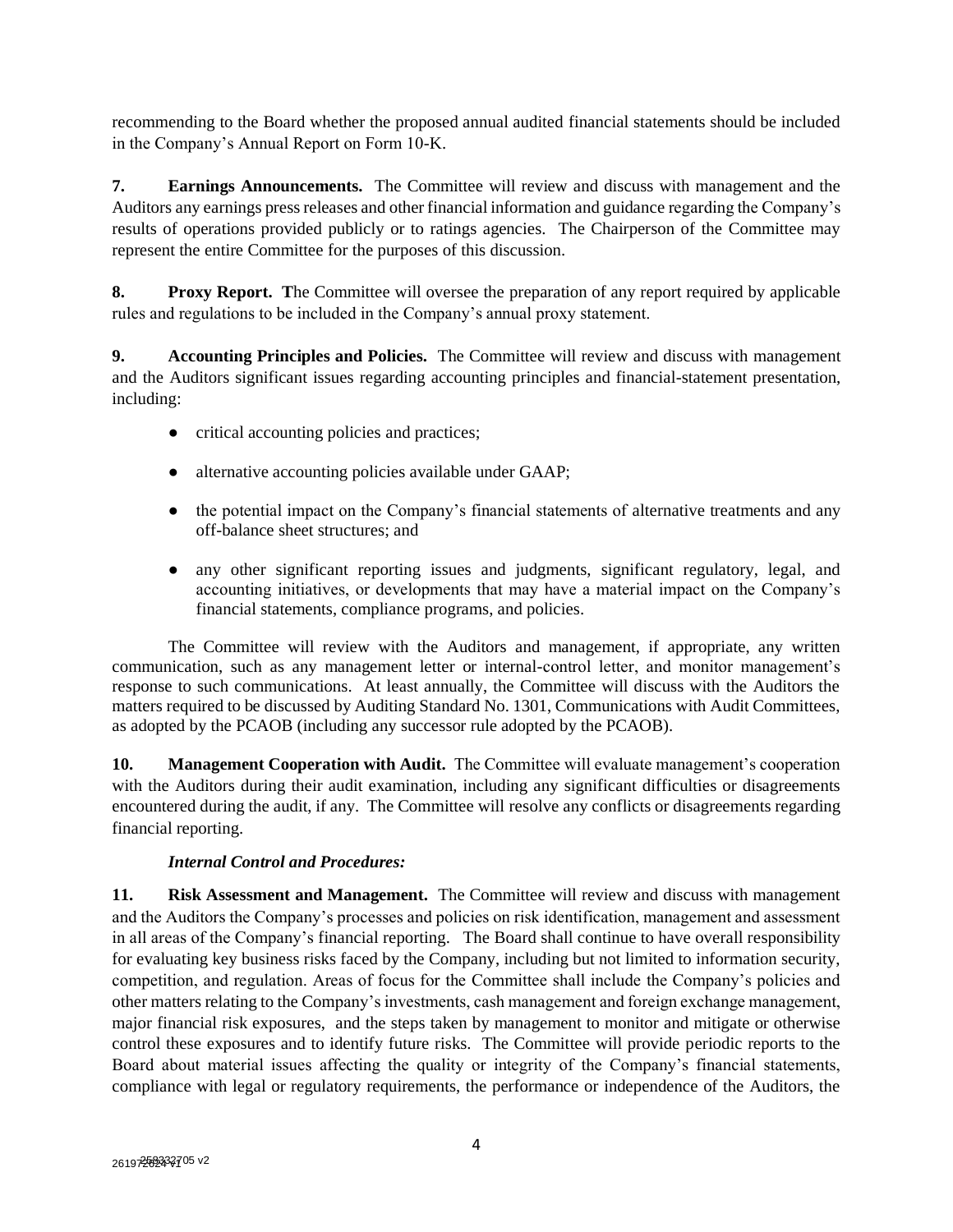performance of the Company's internal audit function and other matters as the Committee deems appropriate.

**12. Treasury Oversight**. The Committee will review with management the Company's (i) investment philosophy and policies, (ii) allocation and performance of its investment portfolio, (iii) management of investment risk, (iv) policies and procedures to comply with laws and regulations pertinent to the Company's investment portfolio, and (v) foreign exchange risk management.

**13. Tax Matters**. The Committee will provide oversight regarding significant tax matters, including the Company's tax planning and compliance, and approve policies related to these matters.

**14. Internal Auditors.** The Committee will review the audit plan of the Company's Internal Audit team and discuss with that team the adequacy and effectiveness of the Company's scope, staffing, and general audit approach. The Committee will review any significant reports prepared by the Company's internal auditors, as well as management's response. The head of the internal auditors will also report to and be evaluated by the Committee.

**15. Internal Control over Financial Reporting; Disclosure Controls.** The Committee will confer with management and the Auditors concerning the scope, design, adequacy and effectiveness of internal control over financial reporting and the Company's disclosure controls and procedures. The Committee will review reports on significant findings and recommendations with respect to internal controls over financial reporting, together with management responses and any special audit steps adopted in light of any material control deficiencies.

**16. Correspondence with Regulators.** The Committee will consider and review with management, the Auditors, and outside advisors or accountants at least annually any correspondence with regulators or governmental agencies and any published reports that raise material issues regarding the Company's financial statements or accounting policies.

**17. Internal Control Report.** At its request, the Committee will review a report by the Auditors describing its internal quality-control procedures and any material issues raised by (i) that firm's internal quality-control review, (ii) any peer review of the firm's internal quality-control procedures or review, or (iii) any inquiry or investigation by governmental or professional authorities conducted in the last five years of any audit performed by the Auditors.

**18. Complaint Procedures.** The Committee is responsible for overseeing procedures for receiving, retaining, and investigating:

- complaints received by the Company regarding accounting, internal accounting controls, or auditing matters; and
- confidential and anonymous submissions by employees concerning questionable accounting or auditing matters.

**19. Ethical Compliance.** The Committee will review the results of management's efforts to monitor compliance with the Company's programs and policies adhering to applicable laws and rules, including the Company's Code of Business Conduct and Ethics.